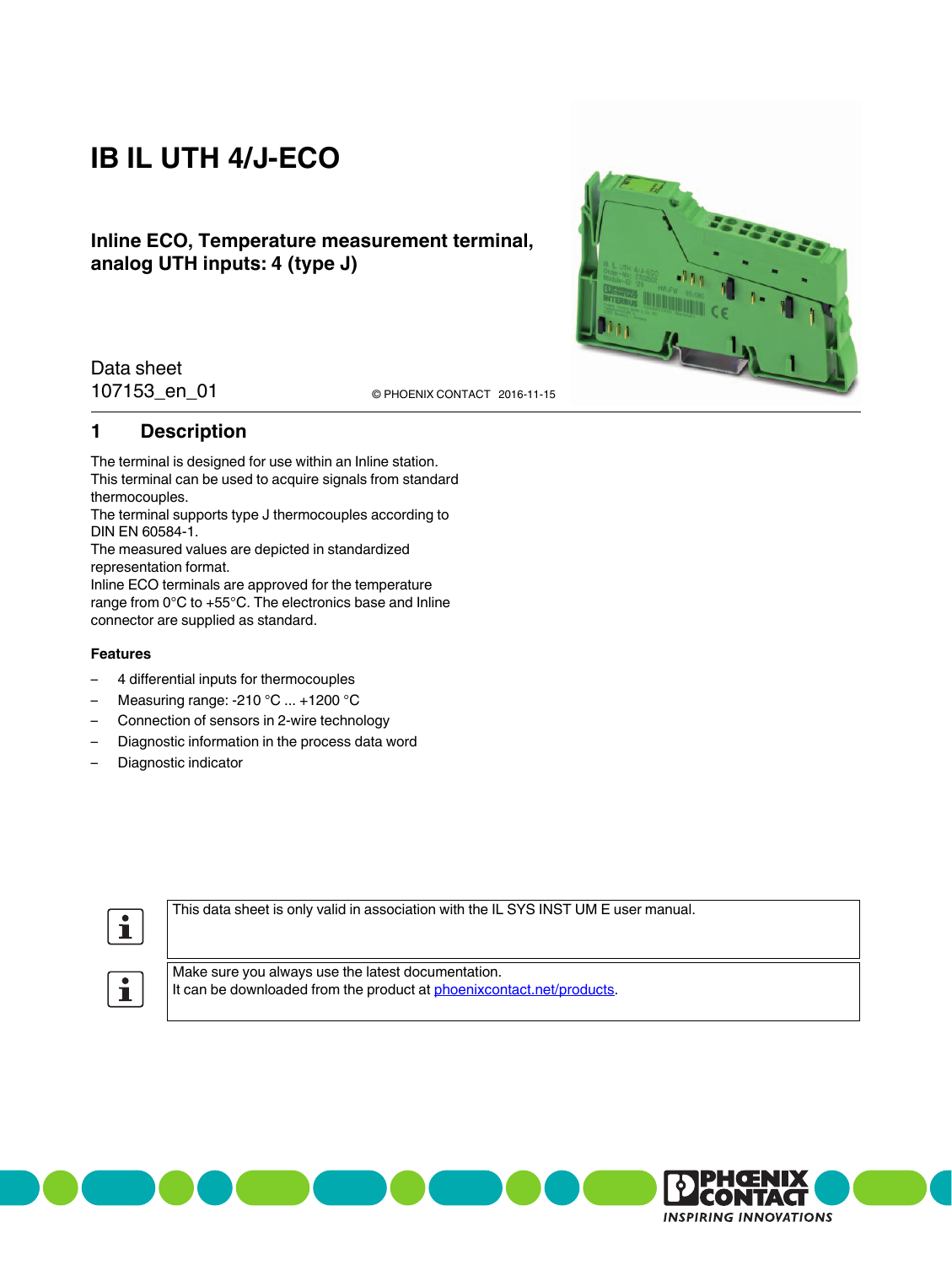<span id="page-1-0"></span>

| $\mathbf{2}$ | <b>Table of contents</b>        |  |
|--------------|---------------------------------|--|
| 2            |                                 |  |
| 3            |                                 |  |
| 4            |                                 |  |
| 5            | 5.1                             |  |
|              | 5.2<br>5.3<br>5.4<br>5.5<br>5.6 |  |
| 6            |                                 |  |
| 7            |                                 |  |
| 8            |                                 |  |
| 9            |                                 |  |
| 10           |                                 |  |
| 11           |                                 |  |
| 12           |                                 |  |
| 13           |                                 |  |
| 14           |                                 |  |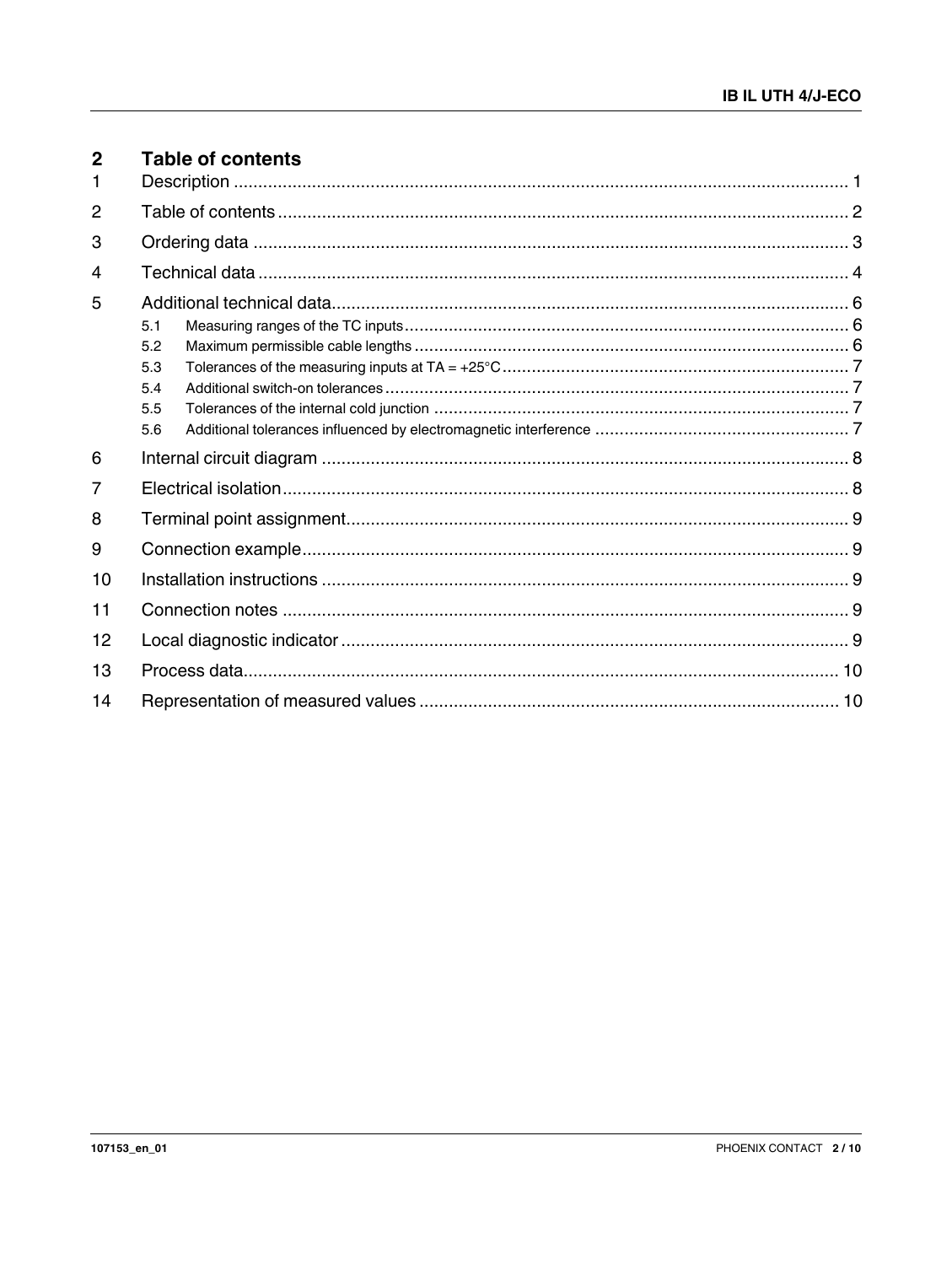# <span id="page-2-0"></span>**3 Ordering data**

| <b>Description</b>                                                                                                                                                                                                                                                              | <b>Type</b>           | Order No. | Pcs./Pkt. |
|---------------------------------------------------------------------------------------------------------------------------------------------------------------------------------------------------------------------------------------------------------------------------------|-----------------------|-----------|-----------|
| Inline ECO, Temperature measurement terminal, Analog<br>UTH inputs: 4 (type J), Connection method: 2-wire,<br>Transmission speed in the local bus 500 kBit/s, Degree of<br>protection IP20, including Inline connector                                                          | IB IL UTH 4/J-ECO     | 2702502   | 1         |
| <b>Accessories</b>                                                                                                                                                                                                                                                              | <b>Type</b>           | Order No. | Pcs./Pkt. |
| Shield connection clamp, for shield on busbars, contact<br>resistance < 1 m $\Omega$ (Assembly)                                                                                                                                                                                 | SK 8                  | 3025163   | 10        |
| Shield connection clamp, for shield on busbars, contact<br>resistance < 1 m $\Omega$ (Assembly)                                                                                                                                                                                 | <b>SK14</b>           | 3025176   | 10        |
| Shield connection clamp, for shield on busbars, contact<br>resistance < 1 m $\Omega$ (Assembly)                                                                                                                                                                                 | <b>SK 20</b>          | 3025189   | 10        |
| Shield connection clamp, for shield on busbars, contact<br>resistance < 1 m $\Omega$ (Assembly)                                                                                                                                                                                 | <b>SK35</b>           | 3026463   | 10        |
| Support bracket for busbars (Assembly)                                                                                                                                                                                                                                          | AB-SK                 | 3025341   | 10        |
| Support bracket, Bracket for busbars, set every 20 cm,<br>Length: 95.5 mm, Width: 6.2 mm, Color: gray (Assembly)                                                                                                                                                                | <b>AB-SK 65</b>       | 3026489   | 10        |
| Support bracket, Bracket for busbars, set every 20 cm,<br>Length: 10 mm, Width: 56 mm, Height: 20 mm,<br>Color: silver (Assembly)                                                                                                                                               | AB-SK/E               | 3026476   | 10        |
| PEN conductor busbar, 3mm x 10 mm, length: 1000 mm<br>(Assembly)                                                                                                                                                                                                                | NLS-CU 3/10 SN 1000MM | 0402174   | 10        |
| Connection terminal block, Connection method Screw<br>connection, Cross section: 0.5 mm <sup>2</sup> - 6 mm <sup>2</sup> ,<br>Width: 7 mm, Color: silver                                                                                                                        | AK 4                  | 0404017   | 50        |
| Connection terminal block, Connection method Screw<br>connection, Cross section: 0.5 mm <sup>2</sup> - 6 mm <sup>2</sup> ,<br>Width: 7 mm, Color: green-yellow                                                                                                                  | AKG 4 GNYE            | 0421029   | 50        |
| Connection terminal block, Connection method Screw<br>connection, Cross section: $0.5$ mm <sup>2</sup> - 6 mm <sup>2</sup> ,<br>Width: 7 mm, Color: black                                                                                                                       | AKG 4 BK              | 0421032   | 50        |
| Connector, for digital 1, 2 or 8-channel Inline terminals<br>(Connector/Adapter)                                                                                                                                                                                                | <b>IBIL SCN-8</b>     | 2726337   | 10        |
| Labeling field, width: 12.2 mm (Marking)                                                                                                                                                                                                                                        | <b>IBIL FIELD 2</b>   | 2727501   | 10        |
| Thermoelectric voltage terminal block pair, USA type J,<br>Connection method: Screw connection, Number of<br>positions: 1, Cross section: 0.2 mm <sup>2</sup> - 4 mm <sup>2</sup> , AWG: 24 -<br>12, Width: 10.4 mm, Color: gray, Mounting type: NS 35/<br>7,5, NS 35/15, NS 32 | <b>MTKD-FE/CUNI</b>   | 3100046   | 50        |
| <b>Documentation</b>                                                                                                                                                                                                                                                            | <b>Type</b>           | Order No. | Pcs./Pkt. |
| User manual, English, Automation terminals of the Inline<br>product range                                                                                                                                                                                                       | IL SYS INST UM E      |           |           |
| Data sheet, English, INTERBUS addressing                                                                                                                                                                                                                                        | DB GB IBS SYS ADDRESS |           |           |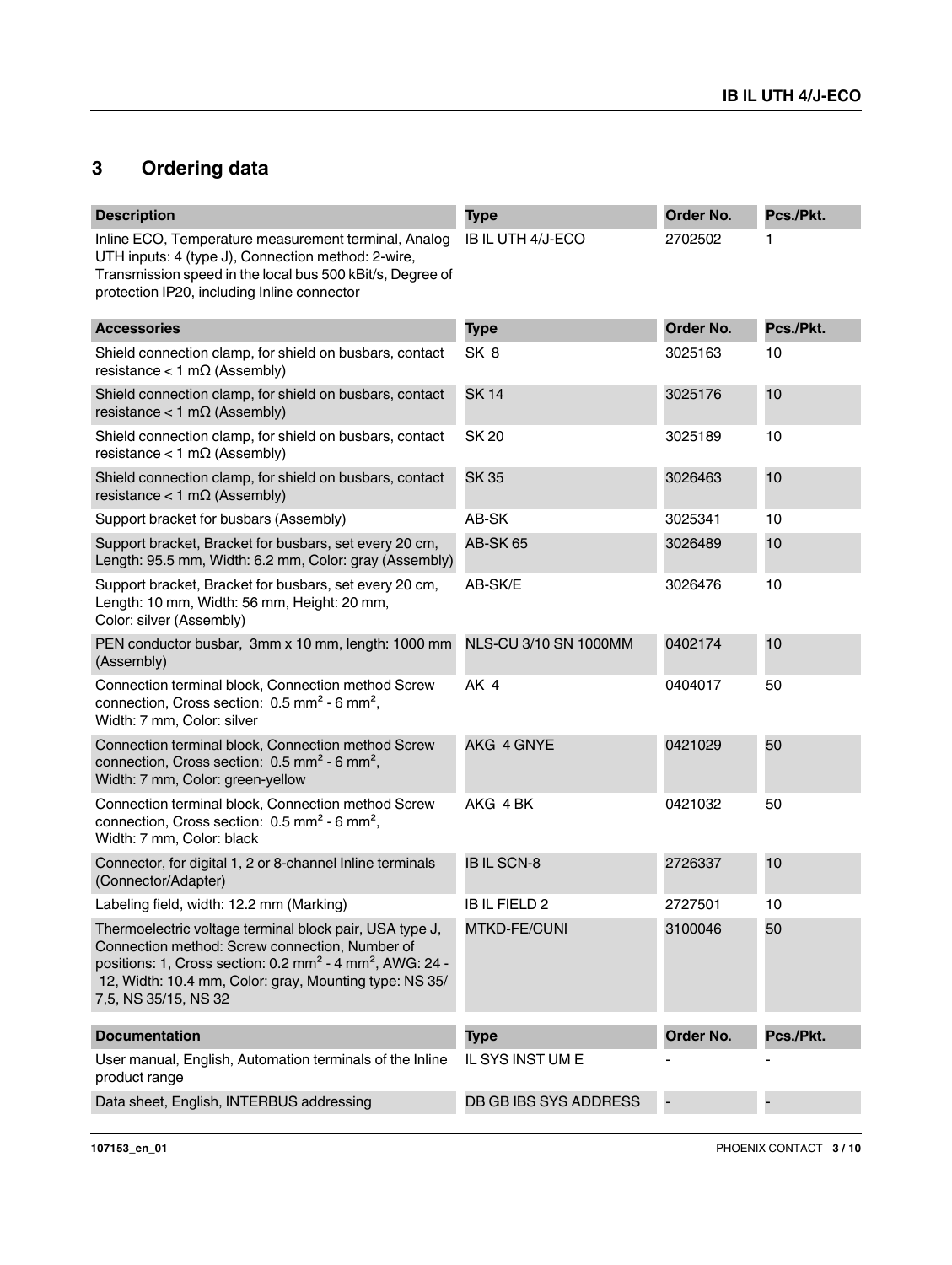# <span id="page-3-0"></span>**4 Technical data**

### **Dimensions (nominal sizes in mm)**



| Width                                    | $12.2 \text{ mm}$                                                                   |
|------------------------------------------|-------------------------------------------------------------------------------------|
| Height                                   | 119.8 mm                                                                            |
| Depth                                    | 71.5 mm                                                                             |
| General data                             |                                                                                     |
|                                          |                                                                                     |
| Color                                    | green                                                                               |
| Weight                                   | 65 g (with connector)                                                               |
| Ambient temperature (operation)          | 0 °C  55 °C                                                                         |
| Ambient temperature (storage/transport)  | $-25 °C  85 °C$                                                                     |
| Permissible humidity (operation)         | 10 %  95 % (according to DIN EN 61131-2)                                            |
| Permissible humidity (storage/transport) | 10 %  95 % (according to DIN EN 61131-2)                                            |
| Air pressure (operation)                 | 70 kPa  106 kPa (up to 3000 m above sea level)                                      |
| Air pressure (storage/transport)         | 70 kPa  106 kPa (up to 3000 m above sea level)                                      |
| Degree of protection                     | <b>IP20</b>                                                                         |
| Protection class                         | III, IEC 61140, EN 61140, VDE 0140-1                                                |
| <b>Connection data</b>                   |                                                                                     |
| Designation                              | Inline connector                                                                    |
| Connection method                        | Spring-cage connection                                                              |
| Conductor cross section solid / stranded | 0.08 mm <sup>2</sup> 1.5 mm <sup>2</sup> / 0.08 mm <sup>2</sup> 1.5 mm <sup>2</sup> |
| Conductor cross section [AWG]            | 2816                                                                                |
| Stripping length                         | 8 mm                                                                                |
| Interface Inline local bus               |                                                                                     |
| Number                                   | 2                                                                                   |
| Connection method                        | Inline data jumper                                                                  |
| <b>Transmission speed</b>                | 500 kBit/s                                                                          |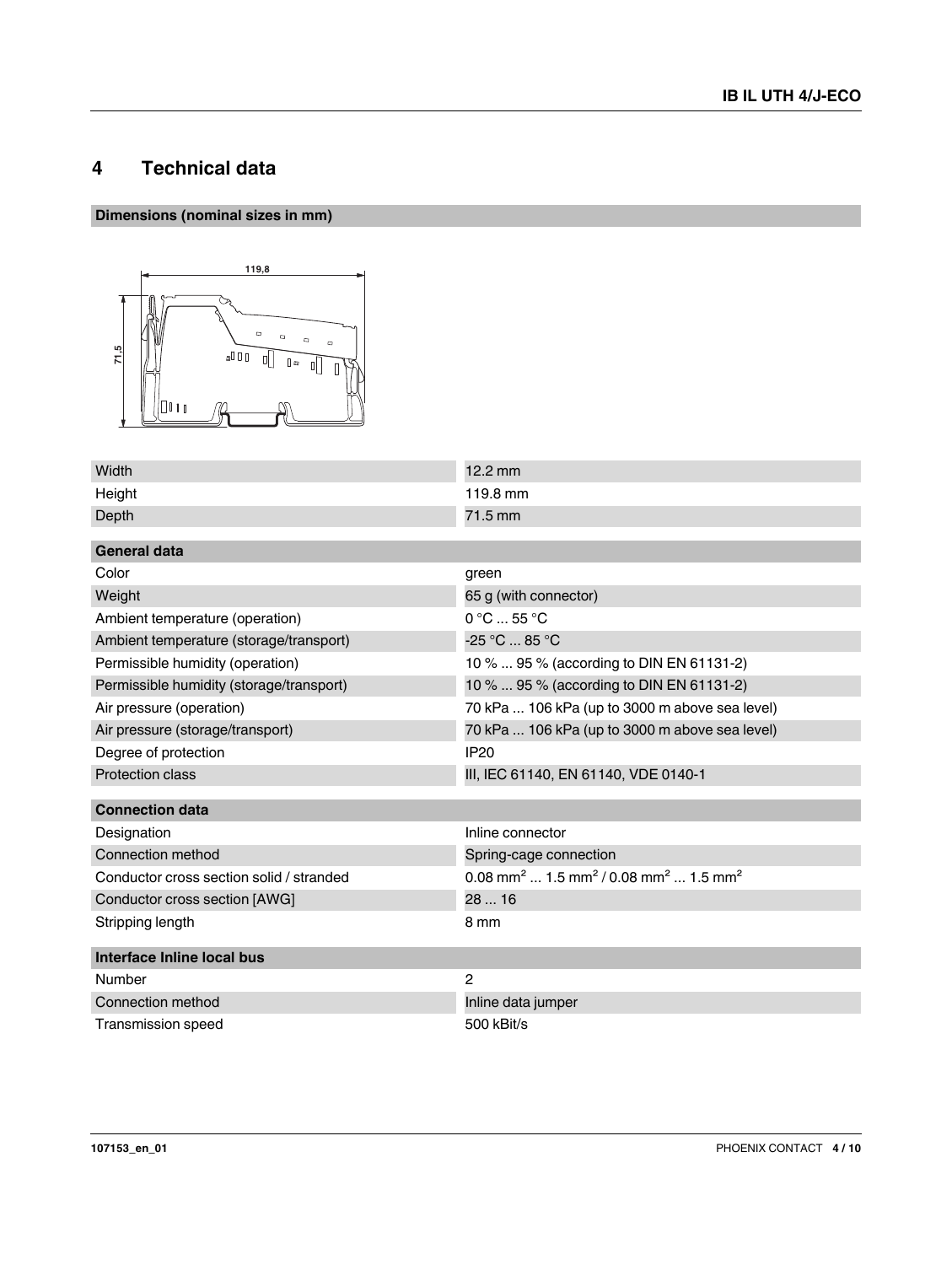| Inline potentials / Power consumption                         |                                                                                             |
|---------------------------------------------------------------|---------------------------------------------------------------------------------------------|
| Communications power U <sub>I</sub>                           | 7.5 V DC (via voltage jumper)                                                               |
| Current consumption from U <sub>1</sub>                       | typ. 38 mA<br>max. 55 mA                                                                    |
| I/O supply voltage U <sub>ANA</sub>                           | 24 V DC                                                                                     |
| Current consumption from U <sub>ANA</sub>                     | typ. 32 mA<br>max. 39 mA                                                                    |
| Power consumption                                             | typ. 1.05 W (total)<br>max. 1.35 W (total)                                                  |
| <b>Analog UTH inputs</b>                                      |                                                                                             |
| Number of inputs                                              | 4 (type J)                                                                                  |
| Connection method                                             | Inline connector                                                                            |
| Connection method                                             | 2-wire                                                                                      |
| Sensor types that can be used (TC)                            | J                                                                                           |
| Resolution A/D                                                | 24 bit                                                                                      |
| A/D conversion time                                           | typ. 120 ms                                                                                 |
| Scan repeat time                                              | typ. 650 ms (all four measuring channels)                                                   |
| Measuring principle                                           | Sigma/Delta process                                                                         |
| Measured value representation                                 | 16 bits (15 bits + sign bit)                                                                |
| Relative accuracy                                             | typ. $\pm$ 0.21 % (of measuring range final value, incl. tolerance of<br>the cold junction) |
| Absolute accuracy                                             | typ. $\pm$ 1.9 K (Reference junction)                                                       |
| Transient protection of inputs                                | yes                                                                                         |
| Input resistance:                                             | typ. 5 $M\Omega$ (with I/O supply voltage present)                                          |
| Voltage at the TC input                                       | max. 40 V DC (1 min.)                                                                       |
| <b>Programming Data</b>                                       |                                                                                             |
| ID code (hex)                                                 | 7E                                                                                          |
| ID code (dec.)                                                | 126                                                                                         |
| Length code (hex)                                             | 04                                                                                          |
| Process data channel                                          | 64 Bit                                                                                      |
| Input address area                                            | 8 Byte                                                                                      |
| Output address area                                           | 0 Byte                                                                                      |
| Parameter channel (PCP)                                       | 0 Byte                                                                                      |
| Register length (bus)                                         | 64 Bit                                                                                      |
|                                                               |                                                                                             |
| Configuration and parameter data in a PROFIBUS system         |                                                                                             |
| Required parameter data                                       | 1 Byte                                                                                      |
| Need for configuration data                                   | 4 Byte                                                                                      |
| Error messages to the higher level control or computer system |                                                                                             |
| Failure of the internal I/O supply                            | I/O error message sent to the bus coupler                                                   |
| Checksum error                                                | I/O error message sent to the bus coupler                                                   |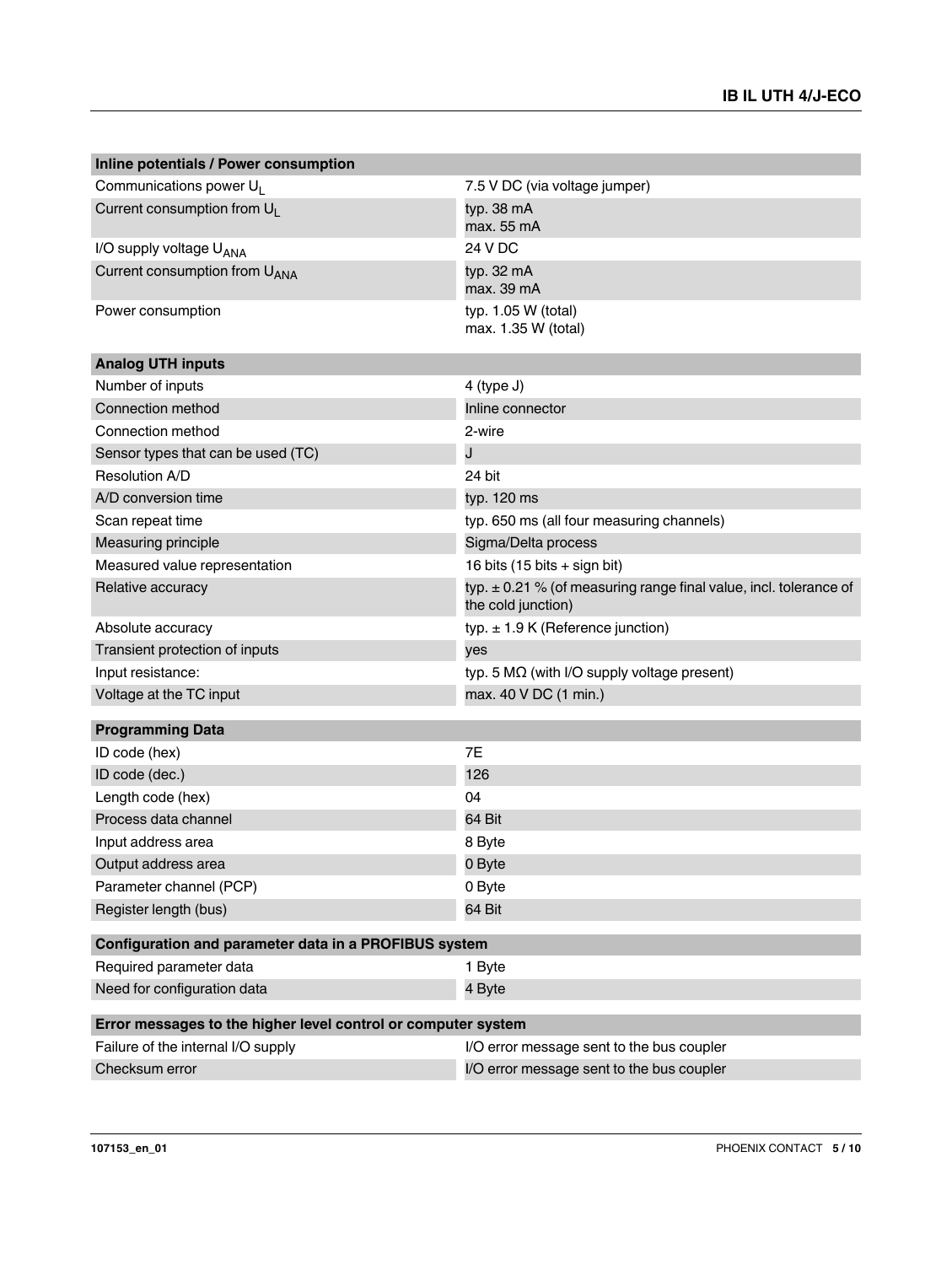| Electrical isolation/isolation of the voltage areas          |                                                                                                                 |
|--------------------------------------------------------------|-----------------------------------------------------------------------------------------------------------------|
| <b>Test section</b>                                          | <b>Test voltage</b>                                                                                             |
| Bus logic (local bus, communications power)                  | 500 V AC, 50 Hz, 1 min.                                                                                         |
| Analog I/O                                                   | 500 V AC, 50 Hz, 1 min.                                                                                         |
| Functional earth ground                                      | 500 V AC, 50 Hz, 1 min.                                                                                         |
| Conformance with EMC Directive 2014/30/EU                    |                                                                                                                 |
| Noise immunity test in accordance with EN 61000-6-2          |                                                                                                                 |
| Electrostatic discharge (ESD) EN 61000-4-2/<br>IEC 61000-4-2 | Criterion B, 6 kV contact discharge, 8 kV air discharge                                                         |
| Electromagnetic fields EN 61000-4-3/IEC 61000-4-3            | Criterion A, Field intensity: 10 V/m                                                                            |
| Fast transients (burst) EN 61000-4-4/IEC 61000-4-4           | Criterion B, 2 kV                                                                                               |
| Transient overvoltage (surge) EN 61000-4-5/<br>IEC 61000-4-5 | Criterion B, supply lines $DC: \pm 1$ kV/ $\pm 1$ kV (symmetrical/<br>asymmetrical), shielded I/O cables: ±1 kV |
| Conducted interference EN 61000-4-6/IEC 61000-4-6            | Criterion A; Test voltage 10 V                                                                                  |
| Noise emission test according to EN 61000-6-3                |                                                                                                                 |
| Radio interference properties EN 55022                       | Class A                                                                                                         |
|                                                              |                                                                                                                 |

#### **Approvals**

For the latest approvals, please visit phoenixcontact.net/products.

### <span id="page-5-0"></span>**5 Additional technical data**

#### <span id="page-5-1"></span>**5.1 Measuring ranges of the TC inputs**

| <b>Sensor type</b> | <b>Standard</b>     | <b>Measuring range</b> |                    |  |
|--------------------|---------------------|------------------------|--------------------|--|
|                    |                     | <b>Lower limit</b>     | <b>Upper limit</b> |  |
|                    | <b>DIN EN 60584</b> | $-210 °C$              | $+1200 °C$         |  |

#### <span id="page-5-2"></span>**5.2 Maximum permissible cable lengths**

| Connecting cable and maximum cable length specifications |                           |                             |                     |                                                                                                        |  |  |
|----------------------------------------------------------|---------------------------|-----------------------------|---------------------|--------------------------------------------------------------------------------------------------------|--|--|
| <b>Maximum</b><br>permissible cable<br>length            | <b>Sensor type</b>        | <b>Connection</b><br>method | <b>Sensor cable</b> | Cable type                                                                                             |  |  |
| 100 <sub>m</sub>                                         | TC inputs<br>channel $14$ | 2-wire                      | Shielded, twisted   | TC sensor cable or equalizing<br>conductor (according to<br>DIN EN 60584-3, IEC 60584-3,<br>DIN 43722) |  |  |

TC inputs: select the appropriate TC equalizing conductors for TC sensors (according to DIN EN 60584-3, IEC 60584-3, and DIN 43722).

The maximum cable length specification is valid from the sensor to the connection terminal block and includes the maximum specified tolerances.

The measuring tolerances of all channels will only be observed if the permissible cable types are used.

Corresponding thermoelectric voltage terminal blocks are available for extending the cable, see accessories ordering data.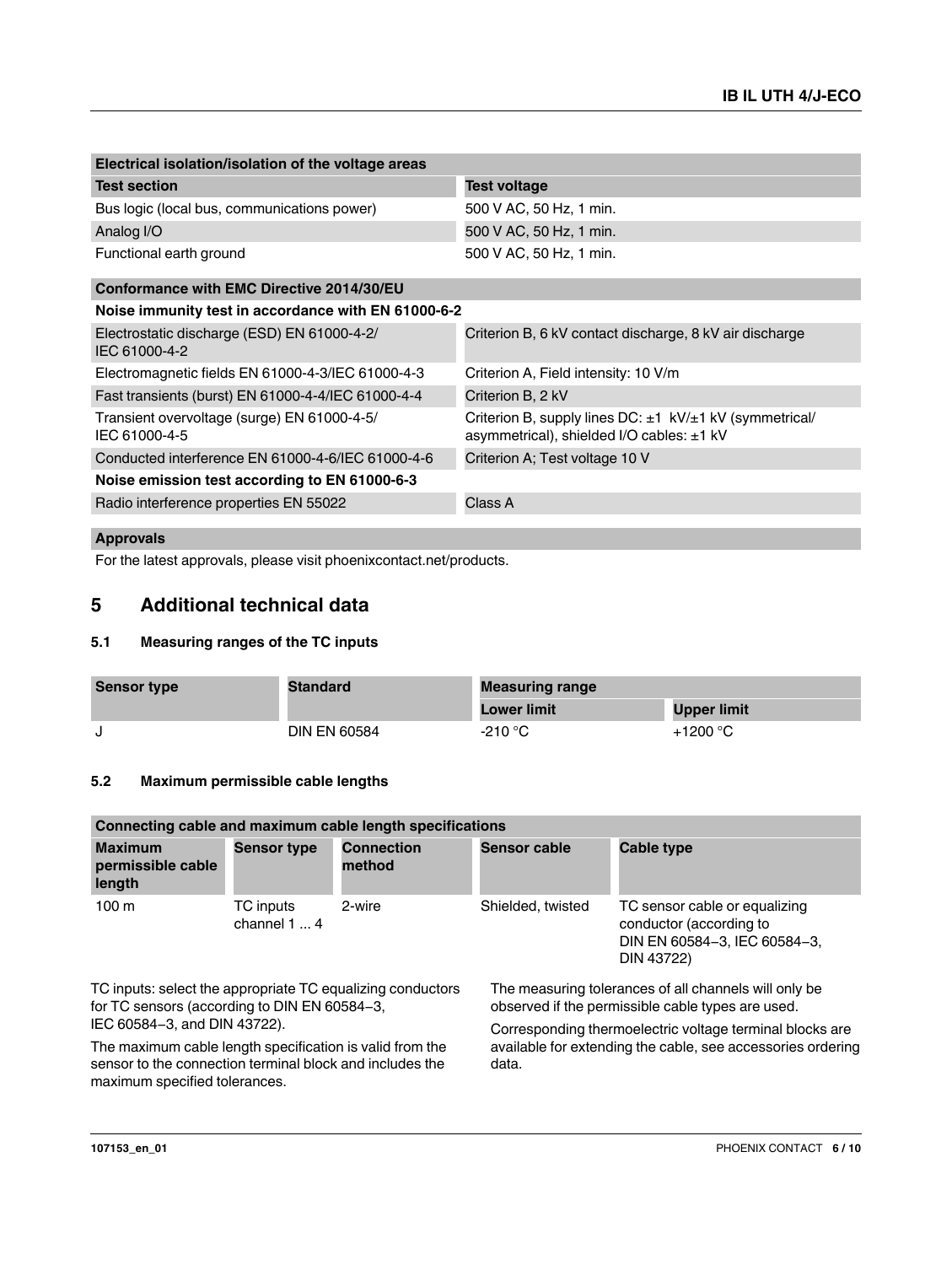#### <span id="page-6-0"></span>5.3 Tolerances of the measuring inputs at  $T_A = +25^\circ C$

(including tolerances of the cold junction)

| <b>Sensor type</b> | <b>Measuring range final value</b> | <b>Tolerance</b> |       |                 |       |
|--------------------|------------------------------------|------------------|-------|-----------------|-------|
|                    |                                    | <b>Absolute</b>  |       | <b>Relative</b> |       |
|                    |                                    | Typ.             | Max.  | Typ.            | Max.  |
|                    | $+1200 °C$                         | $\pm 2.5$ K      | ±5.1K | 0.21%           | 0.43% |

The specified tolerances apply under the following framework conditions:

- Nominal operation in the preferred mounting position
- Thermally steady system without external heat influence, e.g., thanks to installation in a control box
- Preheating time > 15 minutes with active bus Observe the specified, short-term switch-on tolerances.
- In the range below measuring temperature  $T_M = -$ 100°C, the specified tolerances are doubled due to the low sensitivity of the sensor elements.
- The typical tolerance values are measured practical values, based on the maximum spread of all test objects.
- The maximum tolerance values represent the worstcase measurement inaccuracy. They contain the theoretical maximum possible tolerances in the corresponding measuring ranges. The theoretical maximum possible tolerances of the calibration and test equipment have also been taken into consideration.
- For the last IB IL UTH4/J-ECO terminal within the Inline station, the typical tolerances can be improved upon by around 0.9 K by using another Inline terminal after this terminal.

#### <span id="page-6-1"></span>**5.4 Additional switch-on tolerances**

| <b>Transient period</b> | <b>Additional tolerance</b> |  |  |
|-------------------------|-----------------------------|--|--|
|                         | Typ.                        |  |  |
| 5 minutes               | $\pm 3.5$ K                 |  |  |
| 10 minutes              | $\pm 2.0$ K                 |  |  |
| 15 minutes              | $±1.5$ K                    |  |  |
| 20 minutes              | $+0.1 K$                    |  |  |

<span id="page-6-2"></span>**5.5 Tolerances of the internal cold junction**

| Cold junction (CJ) | <b>Measuring range</b><br><b>Absolute</b><br>tolerance<br>TcJ |      |               |
|--------------------|---------------------------------------------------------------|------|---------------|
|                    | (cold junction<br>temperature)                                | Typ. | Max.          |
| Internal detection | $0^{\circ}$ C $$ 55 $^{\circ}$ C                              |      | ±1.9 K ±3.8 K |

#### <span id="page-6-3"></span>**5.6 Additional tolerances influenced by electromagnetic interference**

| <b>Type of</b><br>electromagnetic<br>interference | <b>Standard</b>                | <b>Additional</b><br>tolerances of<br>measuring<br>range final value |
|---------------------------------------------------|--------------------------------|----------------------------------------------------------------------|
| Electromagnetic<br>fields                         | EN 61000-4-3/<br>IEC 61000-4-3 | $< \pm 1.0 \%$                                                       |
| <b>Fast transients</b><br>(burst)                 | EN 61000-4-4/<br>IEC 61000-4-4 | $< \pm 1.0 \%$                                                       |
| Conducted<br>interference                         | EN 61000-4-6/<br>IEC 61000-4-6 | $< \pm 1.0 \%$                                                       |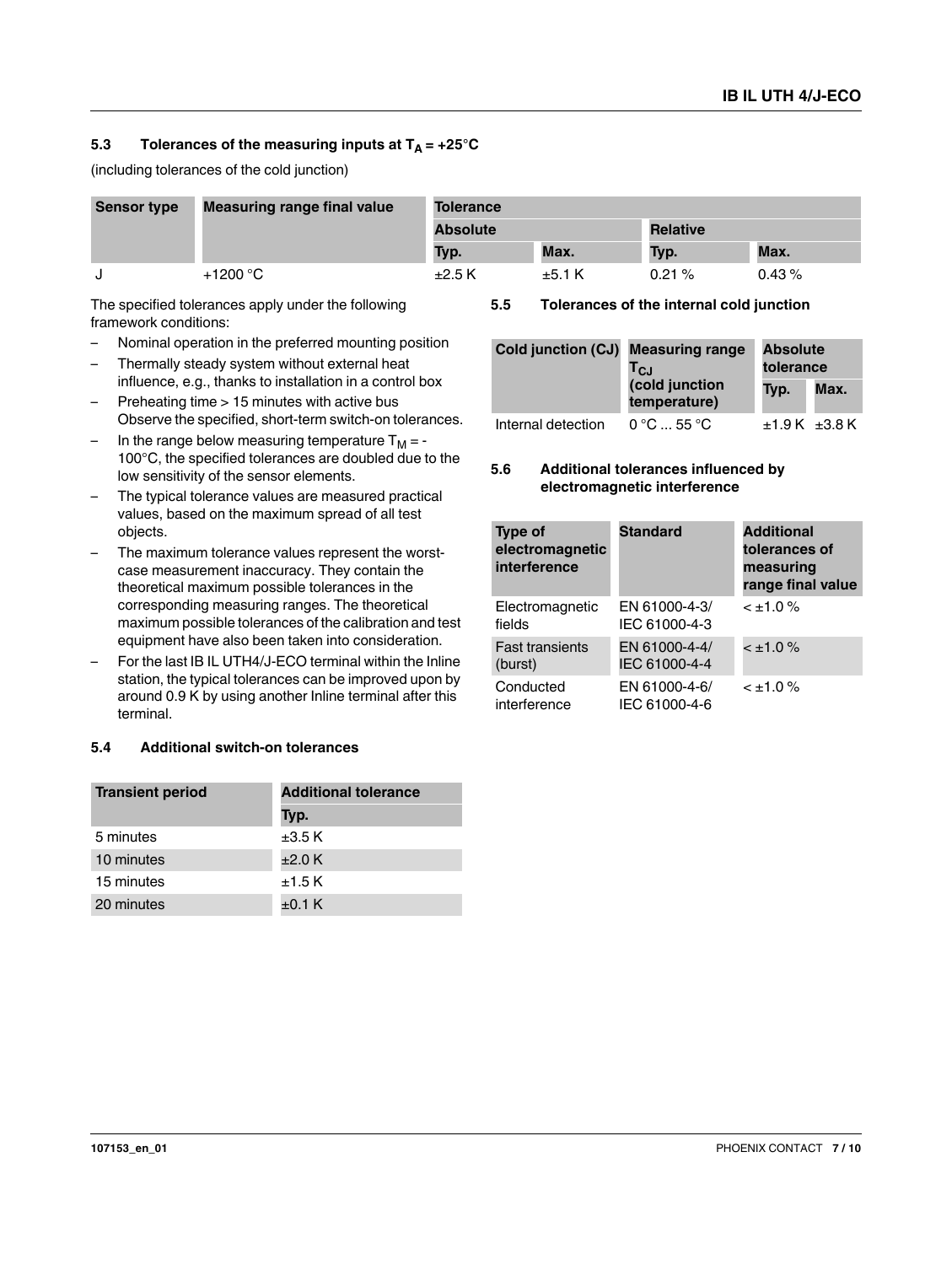### <span id="page-7-0"></span>**6 Internal circuit diagram**



Figure 1 Internal wiring of the terminal points

Protocol chip **SUPI 4** Microprocessor **µC** Hardware monitoring **Supervisor Optocoupler** Power supply unit with electrical isolation Power supply unit Analog/digital converter Input amplifier  $\triangle$ Low pass filter  $\approx$  $\overline{\vartheta}$ Cold junction (CJ) **CJ** Electrically isolated area

Key:

# <span id="page-7-1"></span>**7 Electrical isolation**



Figure 2 Electrical isolation of the individual function areas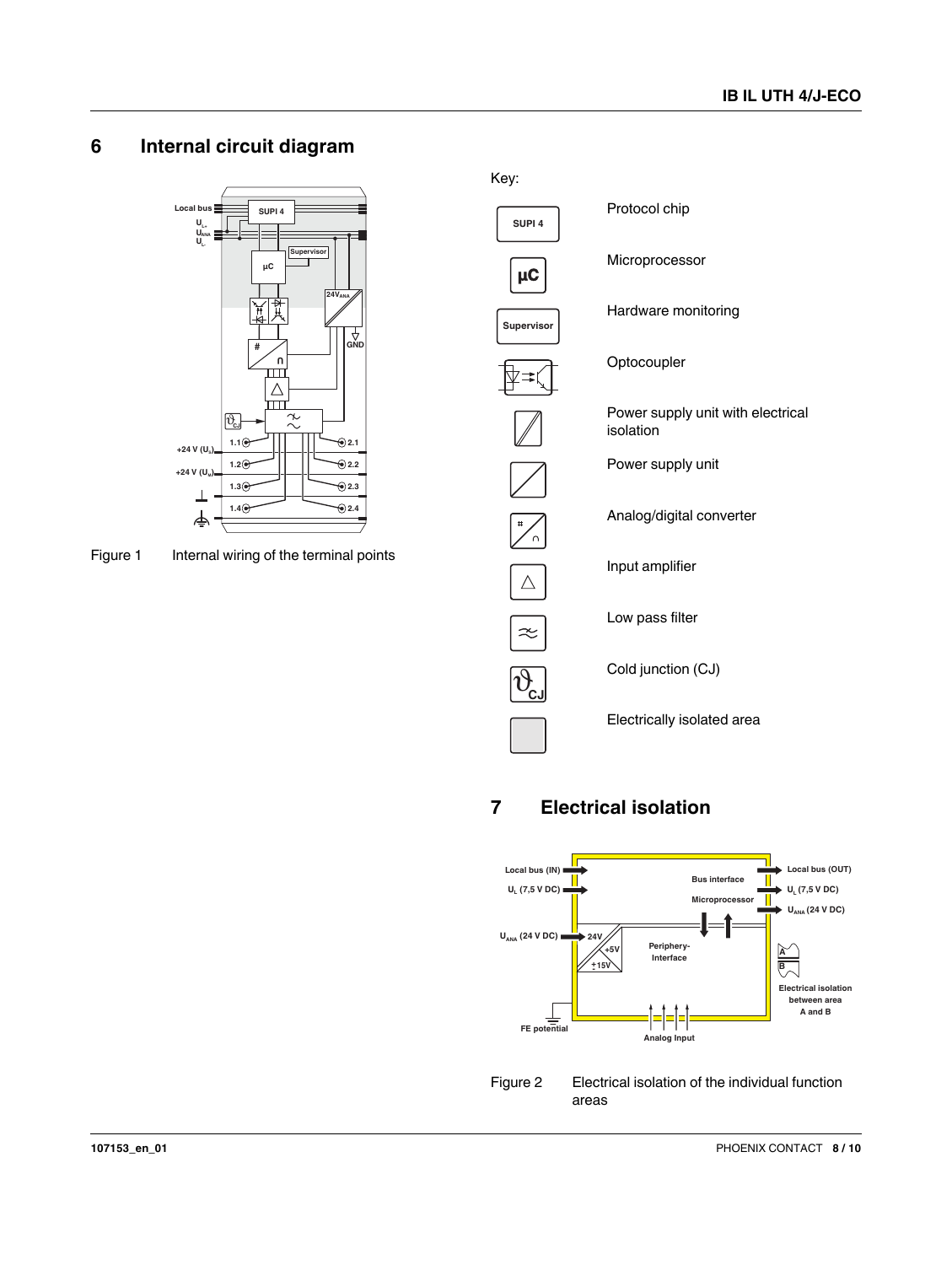### <span id="page-8-0"></span>**8 Terminal point assignment**



Figure 3 Terminal point assignment

| Terminal point Signal |         | <b>Terminal point</b> | <b>Signal</b> |
|-----------------------|---------|-----------------------|---------------|
| 1.1                   | $IN01+$ | 2.1                   | <b>IN01-</b>  |
| 1.2                   | $INO2+$ | 2.2                   | <b>IN02-</b>  |
| 1.3                   | $IN03+$ | 2.3                   | <b>IN03-</b>  |
| 1.4                   | $IN04+$ | 2.4                   | <b>IN04-</b>  |

#### <span id="page-8-1"></span>**9 Connection example**



Figure 4 Connecting the sensors

### <span id="page-8-2"></span>**10 Installation instructions**

High current flowing through potential jumpers  $U_M$  and  $U_S$ leads to a temperature rise in the potential jumpers and inside the terminal. To keep the current flowing through the potential jumpers of the analog terminals as low as possible, always place the analog terminals after all the other terminals at the end of the main circuit (for the sequence of the Inline terminals: see also IL SYS INST UM E user manual).

Please note for this terminal that due to potential routing the current always distorts the temperature of the internal cold junction. Therefore, position this terminal after all of the other terminals to minimize the current flowing through all potential jumpers.

### <span id="page-8-3"></span>**11 Connection notes**

#### **Connecting the thermocouples**

Always connect the analog sensors using shielded, twisted pair cables.

Use encapsulated thermocouples.

Thermoelectric voltage terminal blocks are available for extending thermocables (Phoenix Contact MTKD type, see ordering data).

#### **Connecting the shield**

Connect the shielding with the shielding accessories given in the ordering data.

# <span id="page-8-4"></span>**12 Local diagnostic indicator**



Figure 5 Local diagnostic indicator

manual.

| <b>Designation</b>                                                                    | <b>Color</b> | <b>Meaning</b>                         |  |  |  |  |
|---------------------------------------------------------------------------------------|--------------|----------------------------------------|--|--|--|--|
|                                                                                       | green        | Diagnostics (bus and logic<br>voltage) |  |  |  |  |
| For detailed information on diagnostics,<br>please refer to the IL SYS INST UM E user |              |                                        |  |  |  |  |